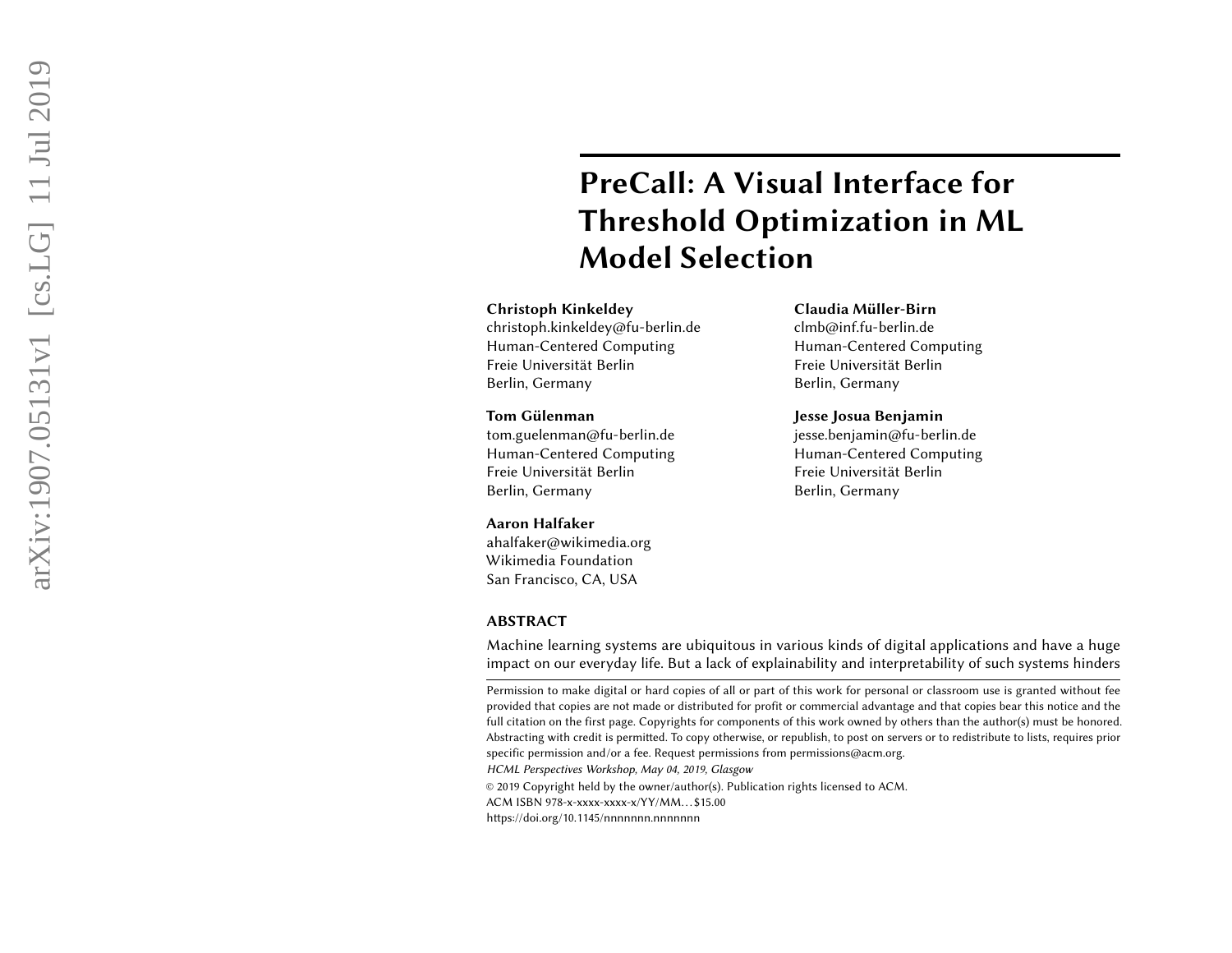

Figure 1: The PreCall approach can be localized at the deployment stage of a machine learning model.

<span id="page-1-1"></span>by with a Bayesian Classifiers to reduce the percentage of false positives. Then an artificial neural network is used to classify the detected vandalism. ClueBot NG generates a vandalism probability for each edit.

meaningful participation by people, especially by those without a technical background. Interactive visual interfaces (e.g., providing means for manipulating parameters in the user interface) can help tackle this challenge. In this paper we present PreCall, an interactive visual interface for ORES, a machine learning-based web service for Wikimedia projects such as Wikipedia. While ORES can be used for a number of settings, it can be challenging to translate requirements from the application domain into formal parameter sets needed to configure the ORES models. Assisting Wikipedia editors in finding damaging edits, for example, can be realized at various stages of automatization, which might impact the precision of the applied model. Our prototype PreCall attempts to close this translation gap by interactively visualizing the relationship between major model metrics (recall, precision, false positive rate) and a parameter (the threshold between valuable and damaging edits). Furthermore, PreCall visualizes the probable results for the current model configuration to improve the human's understanding of the relationship between metrics and outcome when using ORES. We describe PreCall's components and present a use case that highlights the benefits of our approach. Finally, we pose further research questions we would like to discuss during the workshop.

# <span id="page-1-0"></span>INTRODUCTION

With rising concerns over the utilization of machine learning (ML) algorithms in everyday activities as well as high-stakes environments such as the law [\[3\]](#page-5-0), new directions for the development and deployment of algorithmic systems for non-technical groups have emerged. On the one hand, legislative imperatives such as the GDPR's implicit right to explanation [\[9\]](#page-5-1) have led to design strategies that supply explanations for ML algorithms in user interfaces. However, these are predominantly created by technical experts and can prove unsuitable for non-technical groups [\[5,](#page-5-2) [8\]](#page-5-3). As an extension to explanations, interactive approaches, such as sample review, feedback assignment, model inspection, and task overview, have been suggested in order to foster more meaningful participation in systems that use ML algorithms [\[4\]](#page-5-4). We see these interactive approaches as integral to the goal of making ML more accessible. In our paper, we focus on the model inspection facet of machine learning systems (cp. [Figure 1\)](#page-1-0). We present an interactive user interface for the ML back-end service ORES that supports developers in selecting a model configuration meeting their requirements.

# USE CASE: ORES

Only a few years after its inception, the number of active volunteers in Wikipedia grew exponentially. At the same time, this success lead to increasing vandalism in Wikipedia. The English Wikipedia, for example, receives over 150 thousand new edits every day, which go live immediately and without verification. Wikipedians accept this risk of an open encyclopedia but work tirelessly to maintain quality. However, it has become no longer possible to do so manually. Due to its ongoing growth, <sup>[1](#page-1-1)</sup>ClueBot NG pre-classifies edits in Wikipedia **entered into a phase of automation**, and many quality control tools, such as ClueBot NG<sup>1</sup>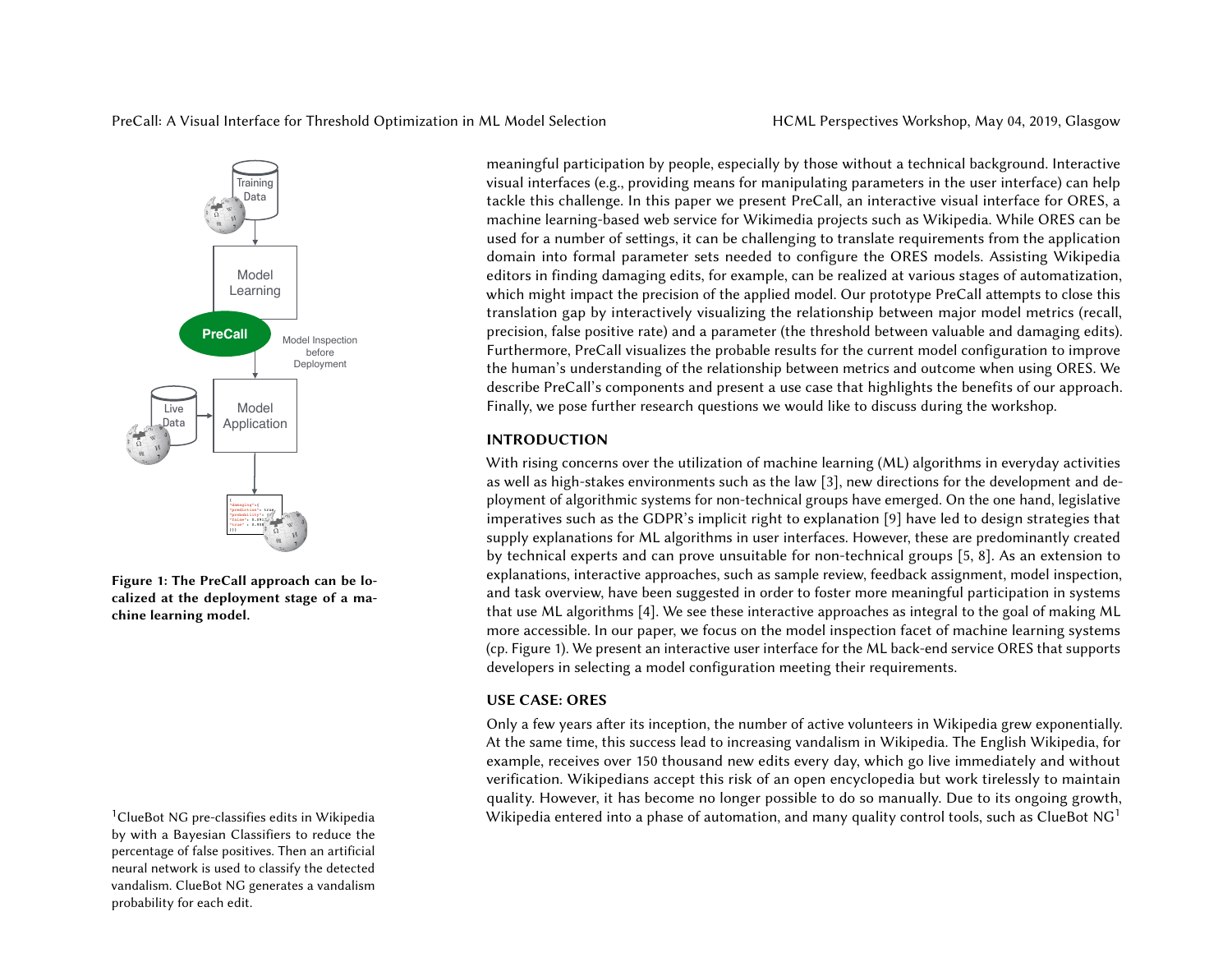

Figure 2: Current interface for the ORES damaging detection system, ([https://ores.](https://ores.wikimedia.org/ui/) [wikimedia.org/ui/](https://ores.wikimedia.org/ui/)).

were developed. However, developers in Wikipedia are volunteers who often learn Javascript/Python by themselves. They are non-technical experts and do not have deep enough technical expertise in machine learning terms and practices, and therefore, they lack the expertise to develop the machine prediction models necessary to power quality control tools. The Wikimedia Scoring Platform team [\[1\]](#page-5-5) tackled this challenge and developed ORES, a machine prediction service developed and maintained by professionals, but intended to be used by volunteer tool developers. ORES is a back-end service that allows other tools to simply provide one or more revision ID(s) and receive the probability scores for the respective revision(s) as being "damaging" or "not damaging". As of now, ORES offers a web API to make use of its models, and a very simple user interface exists which allows people to retrieve scoring information about edits across a multitude of wikis [\(Figure 2\)](#page-2-0).

Developers who want to apply the ORES damaging prediction need to choose a threshold of confidence that supports the work practices they are designing for. But inspecting the model and determining an appropriate choice for a specific purpose is not well supported for non-ML experienced developers. In the next section, we describe existing challenges that occur when employing ORES as quality control system.

# <span id="page-2-0"></span>HUMAN-CENTERED OPTIMIZATION OF MODEL CONFIGURATION

Halfaker et al. [\[6\]](#page-5-6) describe the case of PatruBot from Spanish Wikipedia. An editor developed PatruBot based on ORES to revert damaging edits in Spanish Wikipedia automatically. However, soon after its initiation, the Wikimedia Scoring Platform team received complaints from editors who did not understand why PatruBot reverted their edits. After investigation, it showed that the bot reverted edits that passed a low threshold likelihood of being damaging. In case of a fully automated quality control process, the model needs to be optimized to a high precision, i.e., only damaging edits are flagged, which results in a lower recall, i.e., some suspicious edits remain undetected. What we derive from this case is that even with knowledge about ORES, it is not straightforward for people to come up with a confidence threshold that meets their operational requirements (e.g., high precision at the cost of recall). The interplay of model fitness metrics and expectations requires interpretation on a case-by-case basis.

We see ORES as a particularly fruitful setting for developing interfaces that lower the barrier for non-technical community access to ML. Accordingly, we were motivated to prototype PreCall, an interactive visual interface to support non-technical experts in developing a mental model of the ORES classifier when selecting a suitable model configuration for their application. Previous research has shown that interactive visualizations enabling people to tweak ML systems help them to make more effective use of ML-services [\[2,](#page-5-7) [7\]](#page-5-8). In our research, we build upon this line of research and seek to support people in finding optimal model configurations for ORES that meet their requirements, without having to understand how exactly the system works internally.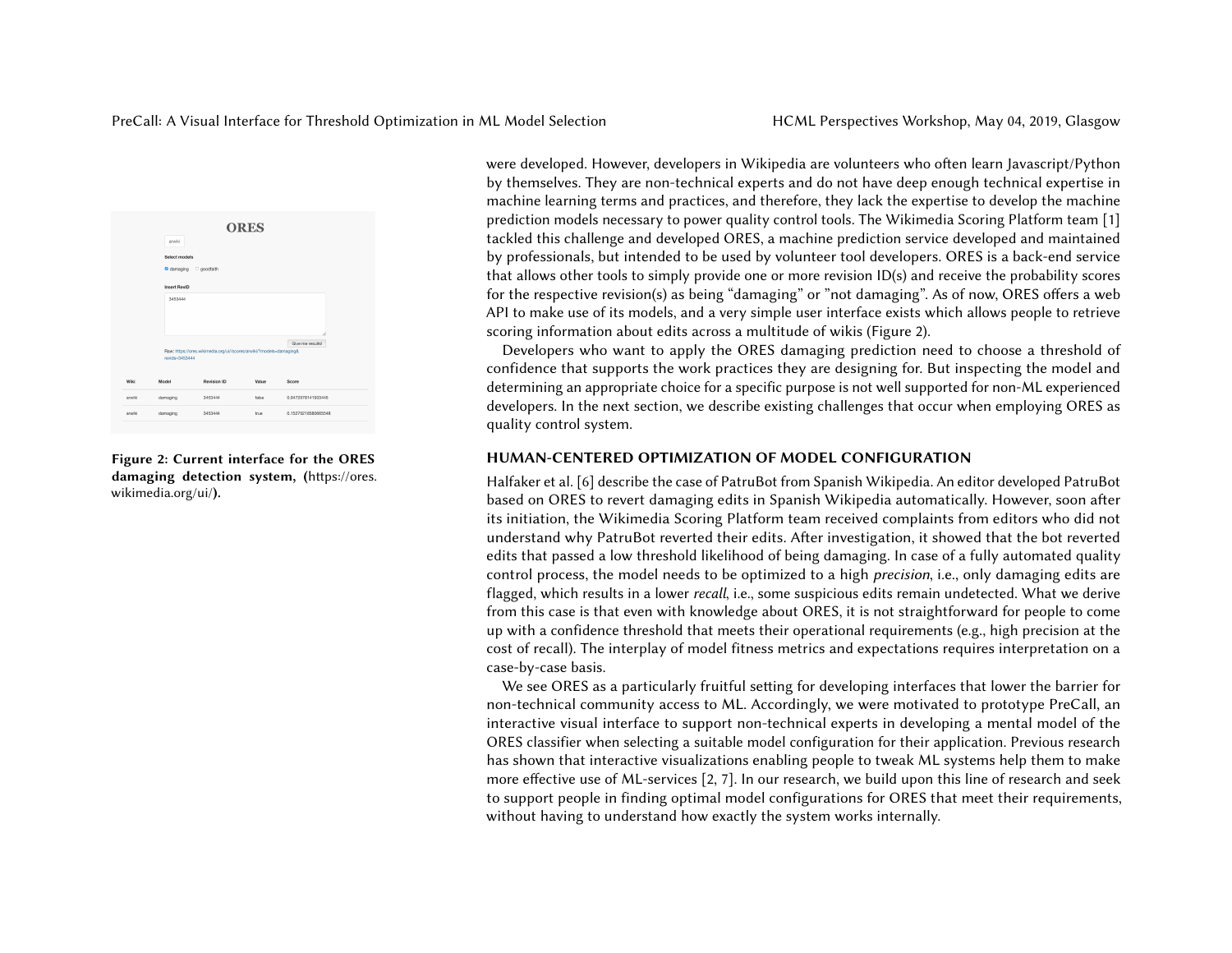



Figure 3: Interactive user interface of Pre-Call consisting of a parameter view (top) including a decision threshold slider, and a preview of the results (bottom).

#### THE PRECALL VISUAL INTERFACE DESIGN

The visual interface aims to support the interpretation of different configurations of the damaging classifier expressed by model fitness metrics, and the confidence threshold that defines which score separates good from damaging edits. We designed two views covering the main tasks: a parameter view to inform a person about possible configurations of the damaging model, and a preview of the expected outcome of the classifier [\(Figure 3\)](#page-3-0).

# <span id="page-3-0"></span>Parameter View

The first aim of the visual interface was to show the relationship of the three major fitness metrics of the ORES damaging model: recall, precision, and false-positive rate. In the GUI they are represented as three axes of a radar chart [\(Figure 3,](#page-3-0) top left). A person can vary any metric and the other two are updated instantly. The second aim was to demonstrate how the confidence threshold relates to the model metrics. A slider next to the radar chart represents the threshold which determines if an edit is declared as good or damaging [\(Figure 3,](#page-3-0) top right). A color gradient illustrates the fact that the transition from good to damaging edits is fluid, i.e., there is a range of uncertainty. Changing the threshold in the slider also immediately changes the values in the radar chart. This way, interaction facilitates the exploration of different thresholds and model metrics, as well as their interdependence.

## Preview of Results

Another crucial goal of PreCall is to demonstrate how the outcome of the model changes with different configurations. The view on the bottom [\(Figure 3,](#page-3-0) bottom) shows the predicted outcome for the chosen configuration as stacked symbols. This view is designed to provide an intuitive representation of the expected result to let the user quickly grasp the number of elements belonging to the different groups: true negative, false positive, true positive, and false negative flags of edits. Color expresses how the algorithm tagged the edits: good (blue) and damaging (red). The shape of the elements represents their true state: good (circle) and actually damaging (triangle) edits. Compared to the common way of showing classification results in a confusion matrix (e.g. [\[7\]](#page-5-8)), we hypothesize that this visualization provides a more intuitive representation of a classification outcome. Moreover, by also adapting instantly, this preview further strengthens PreCall's interpretive support by describing the relationship between model configuration and expected output.

# Determining a Suitable Model Configuration for Semi-Automated Edit Review

Based on the use case described above, the semi-automated review of edits, we demonstrate of how PreCall can help finding the optimal model configuration for a specific application: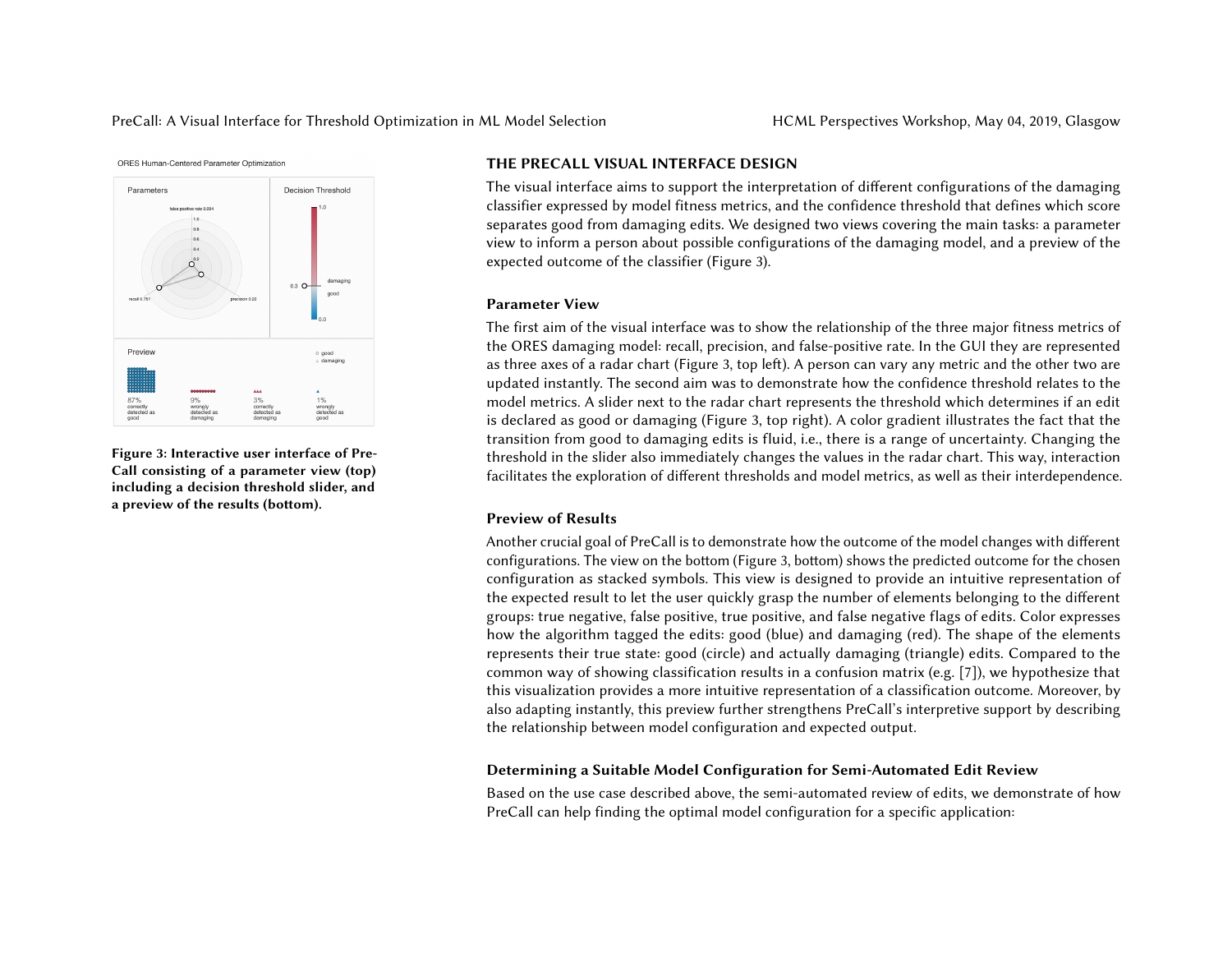PreCall: A Visual Interface for Threshold Optimization in ML Model Selection HCML Perspectives Workshop, May 04, 2019, Glasgow



Figure 4: The result for the use case of semi-automated edit review: a threshold of 0.4 minimizes the number of detected damaging edits.

- (1) We start with a threshold of 0.5, which results in recall of <sup>0</sup>.569, precision of <sup>0</sup>.347, and false positive rate of <sup>0</sup>.038. With this threshold, the number of falsely detected good edits is still quite high ("2% wrongly detected as good"), as we have the same amount of correctly detected damaging edits.
- (2) In order to let the system find further damaging edits, we decrease the decision threshold to 0.3. The parameter view reveals that recall goes up (0.751) and precision down (0.22). The fraction of "wrongly detected as good" edits went down to 1%, however there are still 12% of edits altogether that are (correctly and falsely) detected as damaging and would have to be reviewed manually.
- (3) Trying out other thresholds, we find a better choice: with a threshold of <sup>0</sup>.<sup>4</sup> the number of edits that are detected as damaging is minimized to 8% (with 6% wrongly and 2% correctly detected, see [Figure 4\)](#page-4-0). Given the 91% of edits correctly detected as good this is a better outcome for our purpose of reviewing a small number of uncertain edits among a large set of edits.
- (4) After gaining a better understanding of the model characteristics, we are satisfied with this payoff and decide to use the chosen configuration to check new data for damaging edits.

This scenario shows how PreCall, with its integrated visual approach, is intended to support the configuration of the ORES damaging model. We hope we can show in planned user studies that PreCall helps people build a meaningful understanding of model metrics and confidence threshold, their relationship, and how they affect the possible outcome.

# <span id="page-4-0"></span>DISCUSSION

In this paper we described the context, the requirements, and the current design rationales of the work-in-progress development of PreCall. The main goal of the approach is to support the editors in Wikimedia projects, i.e. non-technical experts, in arriving at a case-specific meaningful interpretation when selecting a configuration of the ORES damaging model that fits their requirements. The current prototype serves as a demonstration of the concept and as testing platform for the wider community.

For evaluation of PreCall's potential to support the interpretation of the ML model for specific case-by-case usage of ORES, we envision a qualitative user study with Wikipedia editors. A particular concern is the level of abstraction PreCall should provide, such as whether our inclusion of measures like precision and recall is interpretable for Wikipedia tool developers. Therefore, our study should also compare ours to more abstract approaches such as an interactive confusion matrix as proposed by Kapoor et al. [\[7\]](#page-5-8). Another possible qualitative dimension to our studies is comparing the understanding gained by using PreCall as opposed to reading the officially supplied documentation for ORES parameters (e.g., [https://www.mediawiki.org/wiki/ORES/Thresholds\)](https://www.mediawiki.org/wiki/ORES/Thresholds). If our approach turns out to be useful, a future goal would be to provide the Wikimedia community with an enhanced version of